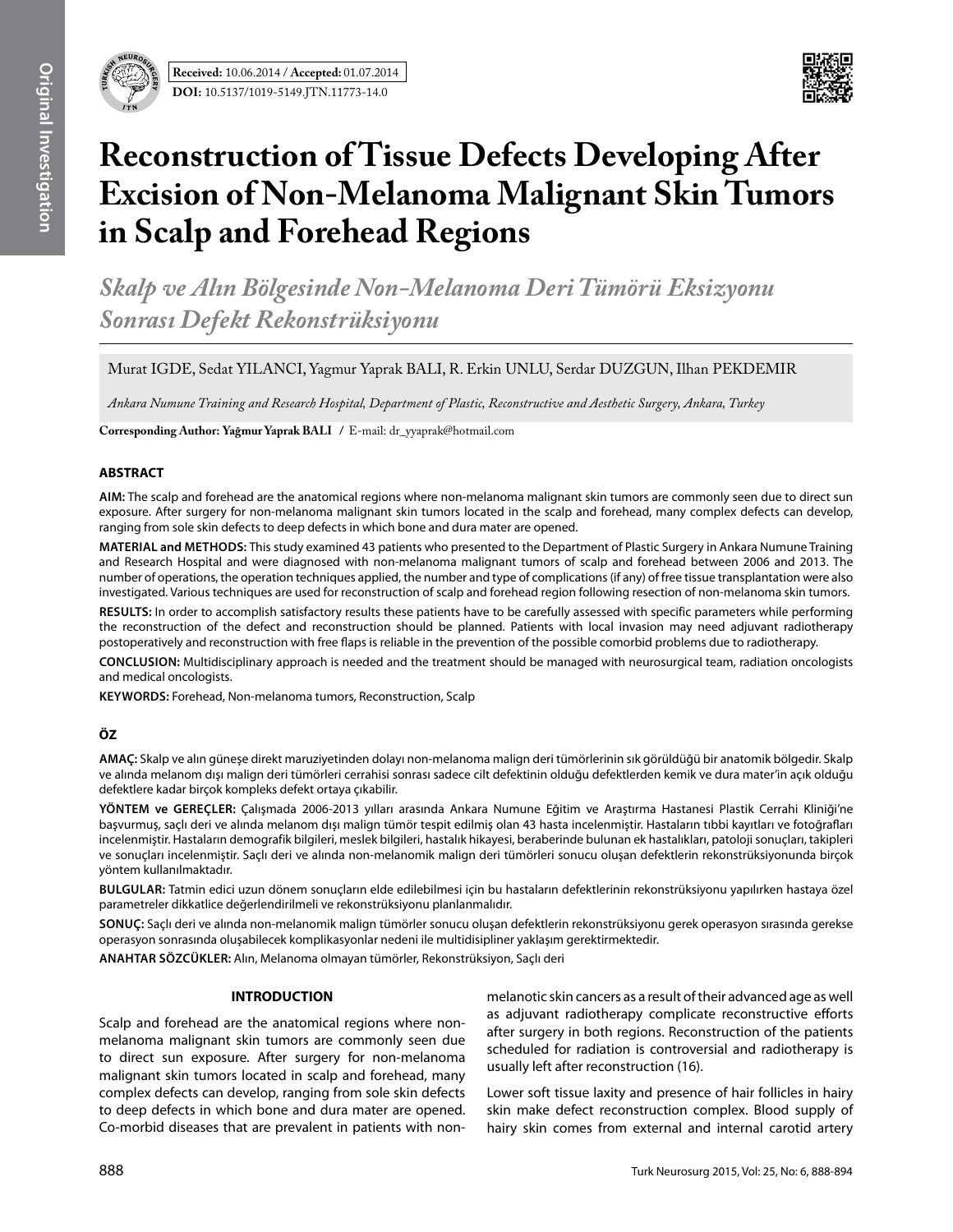systems. Supratrochlear artery and supraorbital artery that are the terminal branches of ophthalmic artery branching off internal carotid artery, which also supply the forehead region, as well as superficial temporal artery, posterior auricular artery, and occipital artery that are branches of external carotid artery supply hairy skin. The plexus formed at the subdermal plane provides this region with a richer circulation compared to other parts of human body. Care should be taken not to injure this vascular network during local flap use.

In the forehead region, that is important for an aesthetic look, care should be taken not to damage eyebrow lines and the hair line starting from the frontal region. The frontal hair line is straight in women while it is a straight line in frontal region but turns into a convex line in temporal regions in men. The eyebrows are located on the supraorbital rim medially in women and men, and it ends at the level of lateral cantus as a straight line in men. In women, on the other hand, the eye brows start from medial side, peak at the level of lateral limbus, and terminate at the level of lateral cantus (16).

Depending on defect's localization and type, there are different reconstruction options for the defects on hairy skin and forehead, including allowing secondary healing, primary closure, vacuum-assisted closure, local flap use, closure via expander applications, and closure with free flap. Before using any of these methods, the defect should be completely cleared from tumor (5, 7). In small defects (Figures 1-4), primary closure or, in cases with preserved periosteum, allowing secondary healing and closure with skin grafts are the preferred closure methods (6,18). In cases where periosteum is absent and the bone is exposed, boring a hole with a drill in the bone until the diploic layer and skin grafting after formation of granulation tissue is another option (3). Single or multiple rotation flaps and distant pedicle flaps are used in moderate-sized defects (1, 9, 13). Latissimus dorsi, trapezius, and pectoral pedicled myocutaneous flaps may also be used in lateral and occipital scalp (11, 12). A long reconstruction time and a high complication rate have reduced expander use but it is an aesthetically useful technique (2) since it gives better results with skin color and texture harmony. Free flaps are an excellent option for the reconstruction of large defects since the procedure can be complete in a single session and these flaps provide the necessary amount of tissue (6). However, they also have disadvantages including a long operation time, possibility of flap loss, and containing no hair follicle (4).

The aim of the present study was to assess the outcomes and complications of the defect reconstruction techniques and compare their relative efficacy after surgery for non-melanotic malignant tumors of scalp and forehead in 43 patients.

### **MATERIAL and METHODS**

This study examined 43 patients who presented to the Department of Plastic Surgery in Ankara Numune Training and Research Hospital and were diagnosed with non-

melanoma malignant tumors of scalp and forehead between 2006 and 2013. Patients with frontal sinus and orbital tumor invasion were excluded. Medical records and photographs of the patients were reviewed. Demographic properties, occupational information, history of any illness, co-morbidities, pathology results, follow-up data, and outcomes were analyzed. The number of operations, the operation techniques applied, the number and the type of complications (if any) of free tissue transplantation were also investigated.

Among patients operated with an initial diagnosis of nonmelanotic malignant tumor, those with no bone infiltration as demonstrated by computed tomography (CT) underwent tumor excision, including periosteum, with a 1 cm safety margin. The bone biopsy specimens taken from the lesion floor were sent for frozen examination. Patients with a negative frozen examination underwent reconstruction at the same session. A full thickness bone resection was carried out and the resulting defect was reconstructed with muscle flaps in patients with a positive frozen examination.

Among patients who were operated for an initial diagnosis of non-melanotic tumor, the depth of excision for those with bone infiltration demonstrated by CT was extended to dura mater and reconstruction was carried out in the same session when intraoperative frozen examination revealed dura mater infiltration. Patients with brain parenchymal infiltration were considered inoperable and consulted with neurosurgery and medical oncology department for adjuvant therapy. A complete tumor clearance from surgical borders was considered a prerequisite for planning reconstruction in both groups.

All patients having a macroscopically visible tumor underwent a CT for dura mater invasion and/or bone invasion. Each patient with dura mater or bone invasion was consulted with the Neurosurgery Department of our hospital and the operation was performed jointly with a team from that department.

#### **RESULTS**

This study examined 43 patients with extensive local nonmelanotic malignant tumor in forehead and scalp. The distribution of non-melanotic malignant tumor localization was as follows: 15 tumors in forehead (frontal) (Figures 1-4), 13 in temporal region (Figure 5), 4 in parietal region (Figures 6,7), 5 in occipital region, and 6 in vertex (Table I). Twentyseven patients had squamous cell carcinoma (SCC) and 16 had basal cell carcinoma (BCC) (Table I). To rule out bone invasion the patients were examined with a preoperative CT that showed bone invasion in 10 patients. All patients were applied reconstruction in the same session. Reconstruction included a partial thickness skin graft in 13 patients, a local flap in 18, a distant flap in 7, and a free flap in 5 (Table II).

Analysis of the demographic properties of the patients revealed that 17 female and 26 male patients were operated. The mean age of the patient population was 62.4 years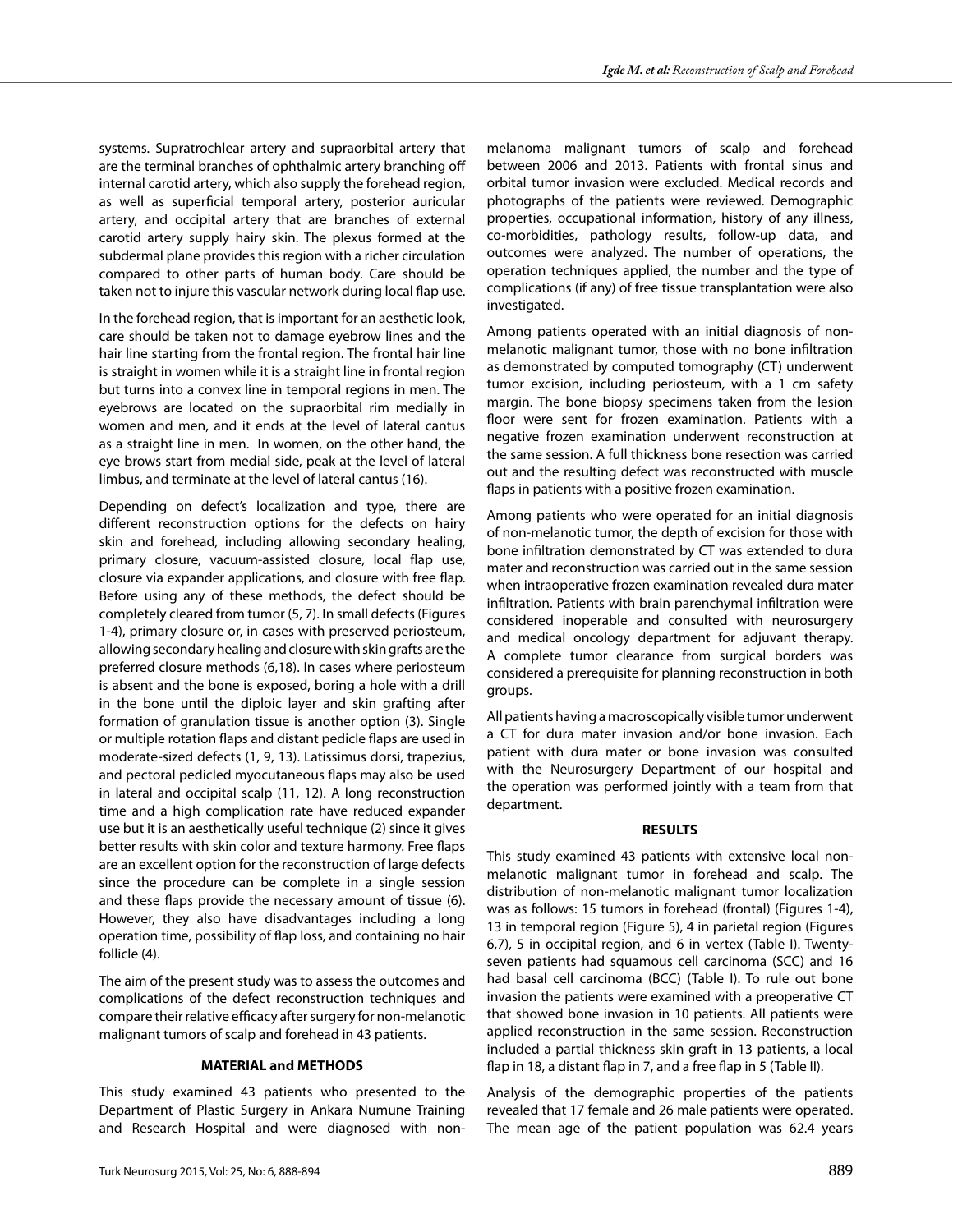(48-87 years). A review of the working conditions of the patients showed that 17 patients were farmers and 11 were construction workers who had been exposed to a high level of sunlight. Other 15 patients had jobs with no sunlight exposure.

Periosteum was included in the excision material and sent for frozen examination together with bone biopsy samples in 33 patients who had no bone invasion on computed tomography and were operated. Among these patients, 2 underwent bone resection owing to positive bone invasion. Reconstruction was performed in the same session in all of the 33 patients who were operated. In 13 of them, surfaces of the cranial bones were trimmed and reconstructed with a partial thickness skin graft to allow granulation tissue to grow. A flap reconstruction was carried out in 18 patients. Reconstruction with a distant flap (trapezius muscle flap) was done in 2 patients with bone invasion that was not detected by CT but confirmed by frozen examination.

## **Table I**: Tumor Pathology and Localization

|            | Forehead/Frontal<br><b>Region</b> | <b>Parietal</b><br><b>Region</b> | <b>Temporal</b><br><b>Region</b> | <b>Occipital</b><br><b>Region</b> | <b>Vertex</b> |
|------------|-----------------------------------|----------------------------------|----------------------------------|-----------------------------------|---------------|
| SCC        |                                   |                                  |                                  |                                   |               |
| <b>BCC</b> |                                   |                                  |                                  |                                   |               |

*SCC; Squamous Cell Carcinoma, BCC; Basal Cell Carcinoma.*



**Figure 1**: Preoperative view of patient with BCC in the frontal region.



**Figure 2**: More closer view of the same patient with BCC in the frontal region.



**Figure 3**: Postoperative view of the patient, reconstructed with graft.



**Figure 4**: More closer view of the same patient, reconstructed with graft.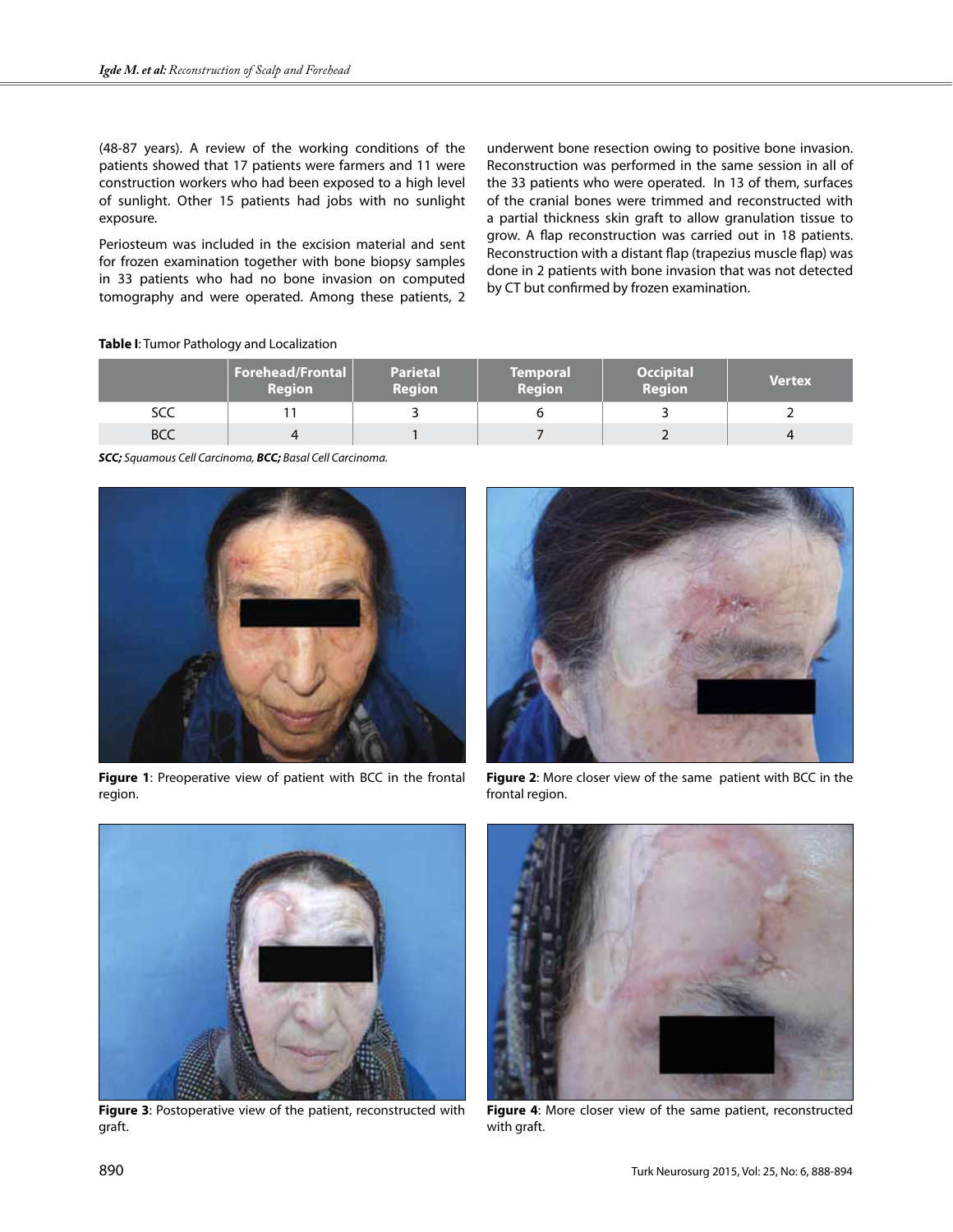In 10 patients who had bone invasion demonstrated by CT and were then operated, pathology samples taken from dura mater after bone resection were sent for frozen examination. Five of them revealed no dura mater invasion whereas 4 showed dura mater invasion and one showed parenchymal invasion. All patients were applied duraplasty with a tensor fascia lata graft by neurosurgery team and 3 of 5 patients with no dura mater invasion were reconstructed with a distant flap (trapezius muscle flap) and 2 with a free flap (2 latissimus dorsi muscle flap). Two of 4 patients with dura mater invasion underwent distant flap (trapezius muscle flap) reconstruction and 2 underwent free flap (1 radial forearm muscle flap, 1 latissimus dorsi muscle flap) reconstruction after duraplasty. One patient with dura mater invasion had macroscopically and tomographically evident parenchymal invasion. In that patient, bone excision and duraplasty were performed in addition to excision of ulcerated lesion, and a reconstruction using a free tissue flap (latissimus dorsi musculocutaneous



**Figure 5:** The patient with SCC in the temporal region.

graft) was applied (Figures 8-11). The patient was then consulted with the medical oncology department and transferred to the radiation oncology department for adjuvant therapy.

Fifteen of 18 patients undergoing reconstruction with a partial thickness skin graft experienced no complications while 2 developed graft lysis and 1 developed a hematoma under the graft. Three patients in whom a complication emerged were re-operated and the same treatment was administered. No complication occurred in 16 of 18 patients in whom a local flap was used while 2 patients developed a hematoma that was evacuated and flap loss was averted. No flap loss was observed in 7 patients with distant flap application while 6 patients developed a seroma formation in trapezius muscle flap donor area. At the end of an approximately 2-week followup period, all donor areas completely improved without a complication. Postoperative venous thrombosis was



**Figure 6:** Preoperative view of the patient with SCC in the parietal region.



parietal region, reconstructed with graft.



**Figure 7**: Postoperative view of the patient with SCC in the **Figure 8**: Preoperative posterior view of the patient with SCC.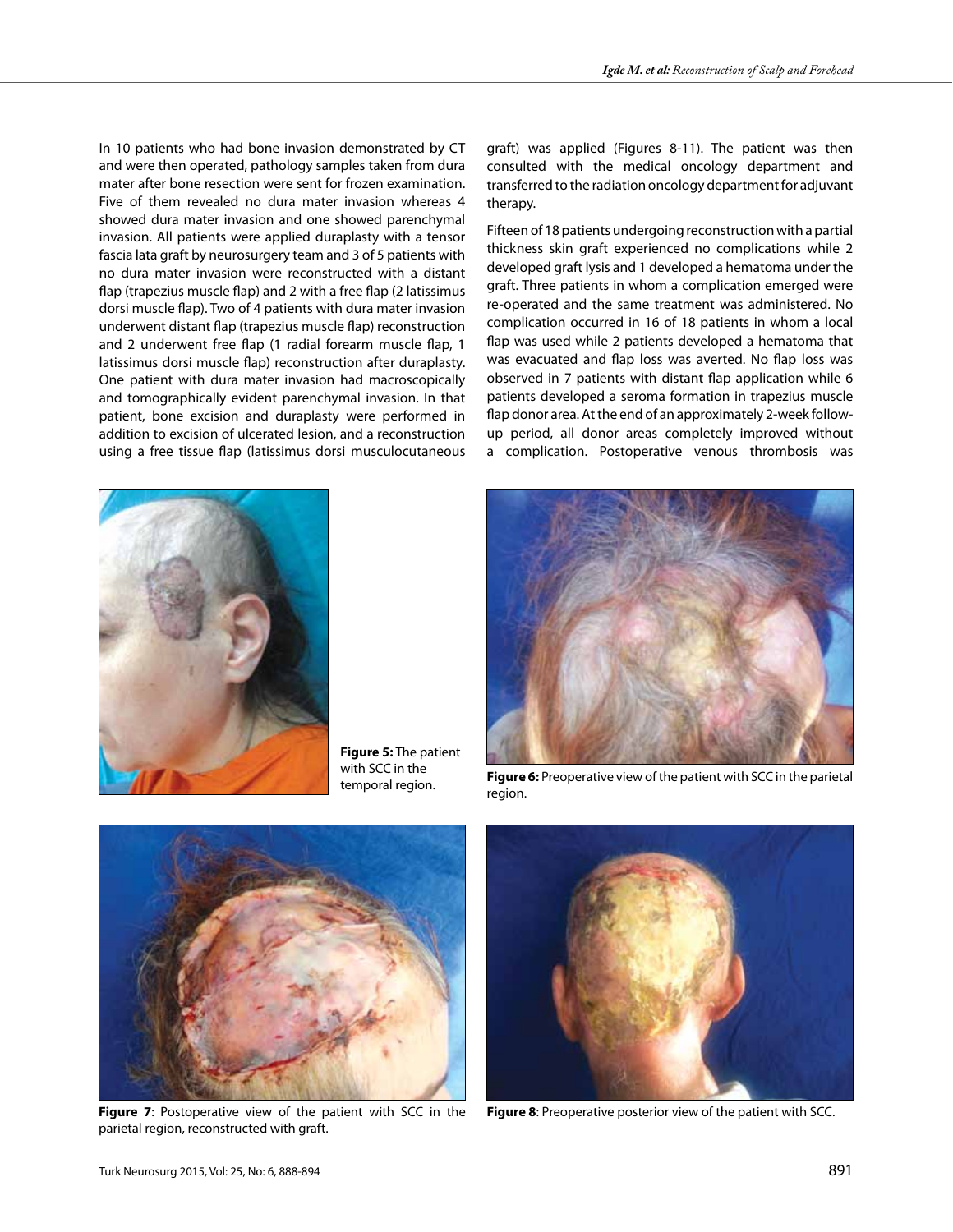

**Figure 9:** Craniectomy defect of the same patient in the parietal region due to bone invasion.



**Figure 10**: Postoperative lateral view of the same patient.



**Figure 11:** Postoperative posterior view of the same patient. The defect closed with latissimus dorsi myocutaneous flap.

observed in 2 of 5 patients, who underwent reconstruction with a free tissue flap, and then 2 patients were re-operated to renew anastomosis; as a result, no flap loss occurred. Three of 4 patients undergoing reconstruction with latissimus dorsi flap suffered a seroma in the donor area. Fortunately, all donor areas were cured without any complication at the end of a 2-week observation period.

Routine follow-up appointments were begun after operations. None of 43 patients enrolled in the study experienced a major complication from the operation. One patient with brain parenchyma invasion was lost at postoperative 13<sup>th</sup> month. Three operated patients developed local recurrences and 2 developed a secondary tumor in another location of forehead or scalp. Necessary operations were scheduled and the patients were re-operated. The patients were followed for an average duration of 60 months (13 months to 96 months).

# **DISCUSSION**

Scalp and forehead reconstruction appear relatively simple at initial admission; however, they become complicated due to previous radiotherapy sessions, presence of cranioplasty, or presence of non-vascularized bone secondary to craniotomy. Defects frequently develop arise to oncological resections, trauma, electric burns, infection, and radiotherapy. The main factors determining the reconstruction options are defect size and localization, periosteal thickness, and the remaining scalp tissue. An ideal reconstruction option should be durable and resistant against conditions like postoperative wound dehiscence. In addition, it should only minimally affect the hairline, alopecia areas, and direction of hair follicles.

While small, partial thickness defects are allowed to heal secondarily, large defects with exposed dura and parenchyma should be repaired with free flap reconstruction. As a general rule, defects smaller than 3  $cm<sup>2</sup>$  can be closed primarily while defects with a size of 3-6 cm2 can be reconstructed with local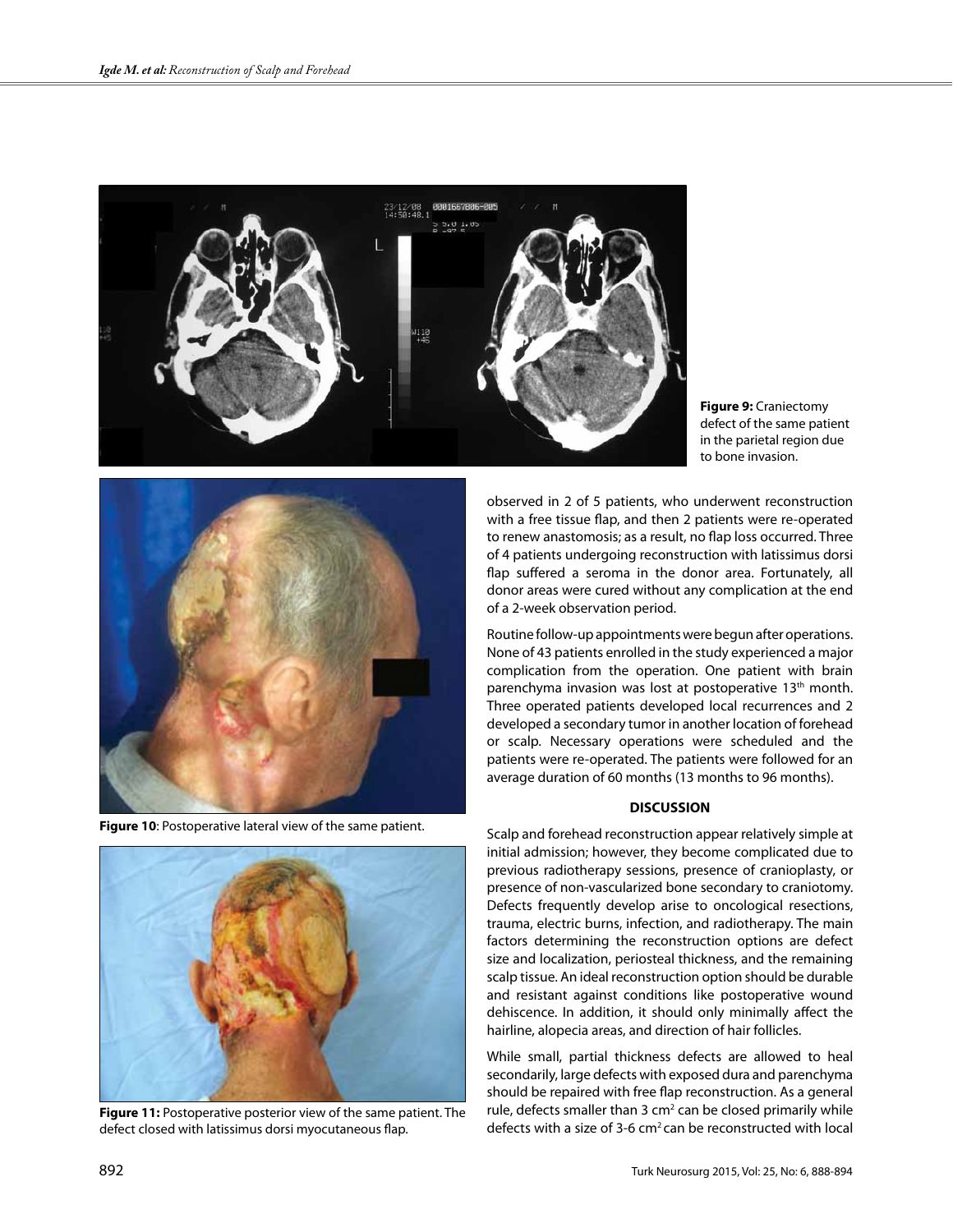rotation or transposition flaps, and defects larger than 9  $cm<sup>2</sup>$ with free flaps (8,15). In addition to size-based treatment selection, reconstruction with a free flap should be preferred in postsurgical composite tissue losses. As the scalp is a nonflexible region, the flap length can be adjusted with galeal scoring when the planned flaps fail to cover the defect.

Blood supply of scalp is an important factor particularly for flap planning. Thus, previous operations and the status of superficial temporal artery, occipital artery, posterior auricular artery, and supratrochlear and supraorbital arteries should be taken into account during preoperative assessment. Vascularity is important for local flap selection. Furthermore, free flap is used for recipient vessel and takes an important place in planning.

Forehead reconstruction is similar to scalp reconstruction. An aesthetic look is an important concern in this region, and care should be taken not to distort eyebrow lines and hairline starting from frontal region. Women have a straight frontal hair line while men have a straight frontal hair line that turns into a convex line in temporal area. Eyebrows are located over the supraorbital rim medially in both women and men, and terminate at the level of lateral cantus as a straight line in men. In women, eyebrows start medially, peak at the level of lateral limbus, and terminate at the level of lateral cantus. A primary closure should be as parallel to horizontal forehead line as possible (10,14,17), and care should be taken not to cause eyebrow and upper eyelid distortion. A vertical closure can also sometimes be used to minimize eyebrow distortion. Forehead defects can be closed with local flaps or tissue expansion up to 40-50% of time. Again, a supratrochlear and supraorbital artery-based paramedian forehead flap is among primary local closure options. Superficial temporal fascia flap and temporal muscle flap are also commonly preferred due to their proximity to forehead (17).

Tissue expansion, similarly in scalp and forehead, is commonly used for obtaining a large tissue when a single-session closure is not needed.

Patients, having large tissue defects, without bone infiltration but with systemic disorders hampering free flap operation underwent upper cortex decortication followed by reconstruction with partial thickness skin graft.

Free tissue transfer is usually preferred in cases where defect size is larger than 9 cm<sup>2</sup>, and deperiosted bone, dura mater, or parenchyma is exposed at the floor. It is commonly used in large defects of forehead. Since forehead skin is thinner and constitutes an important aesthetic unit, thin fasciocutaneous flaps such as radial forearm or lateral arm are frequently preferred (14). In scalp, on the other hand, free flap options are more in number based on defect size and predicted aesthetic benefits. Musculocutaneous flaps like latissimus dorsi and rectus abdominis are preferred in craniotomy defects while fasciocutaneous flaps provide a better aesthetic look in noncomposite defects. In scalp reconstruction, the disadvantage of free flaps is that they contain insufficient amount of hair follicles. In our study, latissimus dorsi musculocutaneous flap was used in patients with craniotomy defects.

Craniectomy is performed when SCC- or BCC-induced cranium invasion occurs. Craniectomy defect is not reconstructed until surgical margins are reported by pathology department (11). Dura is covered with local or distant flaps. The Neurosurgery team closed the craniectomy defect with implants or bone graft after excision margin is reported negative (11). Dural excision and duraplasty either with galea or superficial temporal fascia are performed in cases where bone and dural invasion accompany clinical picture. The region of duraplasty should be reconstructed with musculocutaneous flaps whenever possible if bone reconstruction is not contemplated in this region.

# **CONCLUSION**

Various techniques are used for reconstruction of scalp and forehead region following resection of non-melanoma skin tumors. In order to accomplish satisfactory results, these patients have to be carefully assessed with specific parameters while performing the reconstruction of the defect and reconstruction should be planned.

In the cases with dura mater and bone invasion of the tumor, recurrence rates are fairly high. For this reason, in such cases excision margins should be wide and reconstruction is achieved with free tissue transfers. Patients with local invasion may need adjuvant radiotherapy postoperatively and reconstruction with free flaps are reliable in prevention of the possible comorbid problems due to radiotherapy. In conclusion, reconstruction of the defects in the scalp and forehead region caused by non-melanoma malign tumor resection require multidisciplinary approach, due to possible complications that can occur during or following the surgery. Multidisciplinary approach is needed and the whole treatment should be managed with the neurosurgical team, radiation oncologists and medical oncologists (11).

## **REFERENCES**

- 1. De Haro F, Giraldo F: Bipedicled fronto-occipital flap for reconstruction of postoncologic defects of the lateral scalp. Plast Reconstr Surg 107:506–510, 2001
- 2. Frodel JL Jr, Ahlstrom K: Reconstruction of complex scalp defects. Arch Facial Plast Surg 6:54–60, 2004
- 3. Furnas H, Lineaweaver WC, Alpert BS, Buncke HJ: Scalp reconstruction by microvascular free tissue transfer. Ann Plast Surg 24:431–444, 1990
- 4. Genden EM, Rinaldo A, Sua´rez C, Wei WI, Bradley PJ, Ferlito A: Complications of free flap transfer for head and neck reconstruction following cancer resection. Oral Oncol 40:979–984, 2004
- 5. Hoffmann JF: Management of scalp defects. Otolaryngol Clin North Am 34:571–582, 2001
- 6. Hussussian CJ, Reece GP: Microsurgical scalp reconstruction in the patient with cancer. Plast Reconstr Surg 109:1828– 1834, 2002